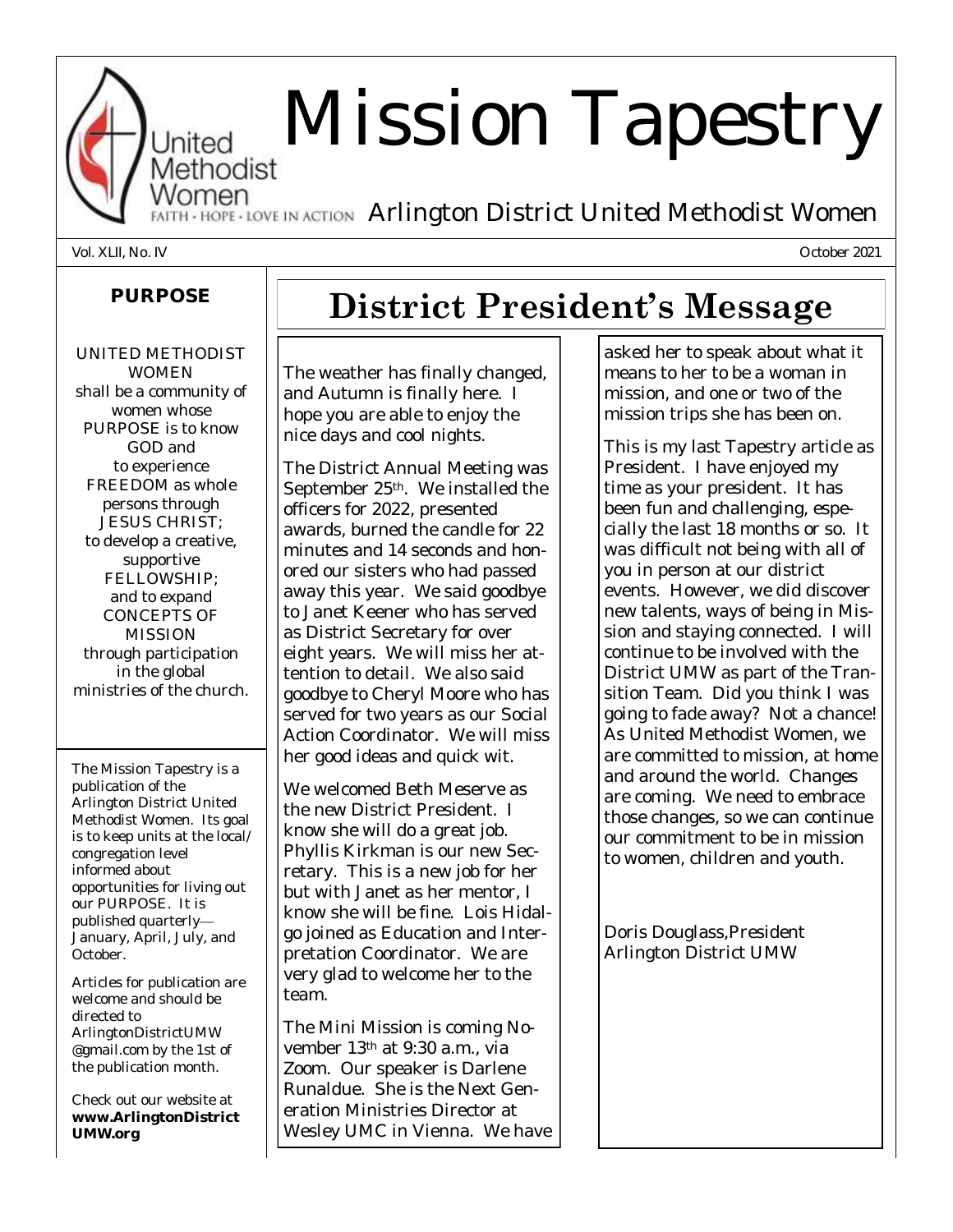### **District Realignment**

Many of you may already know this. Change is on the way. The Virginia Conference UMC is planning to combine the Alexandria and Arlington Districts into one district by 2023. They are currently working on this. That means the Alexandria and Arlington Districts of the UMW will also become one district. The name of the new district has not been decided and current boundaries may change.

For the last few months, Beth and I have been working with Maria Ward and Marty Bickford from the Alexandria District. Our plan is to use 2022 as a year of transition. We plan to:

- 1. Coordinate/combine our calendars making sure all events are advertised to the women in both districts.
- 2. Some offices will be shared by both districts. In 2023 there will be one set of officers.
- 3. Maintain separate treasuries but begin working together with the goal of one treasury in 2023.
- 4. Combine the newsletters during 2022.

We are looking forward to working with our UMW sisters in the Alexandria district during this process. Many things will be changing, and we are not sure how things will go or what we will look like in the end. The task seems overwhelming at times. There is so much to do, combining district By-Laws, newsletters, and events, just to name a few. We will do our best to keep you informed as we create and travel these new roads.

These will be challenging times for sure, but we will come through it. I ask that you pray for the United Methodist Church and the United Methodist Women. We all need to pray for wisdom, patience, cooperation, discernment, and that God's will will be done.

Doris Douglass Transition Team



# **GOD, THANK YOU FOR THIS DAY OF NEW BEGINNINGS.**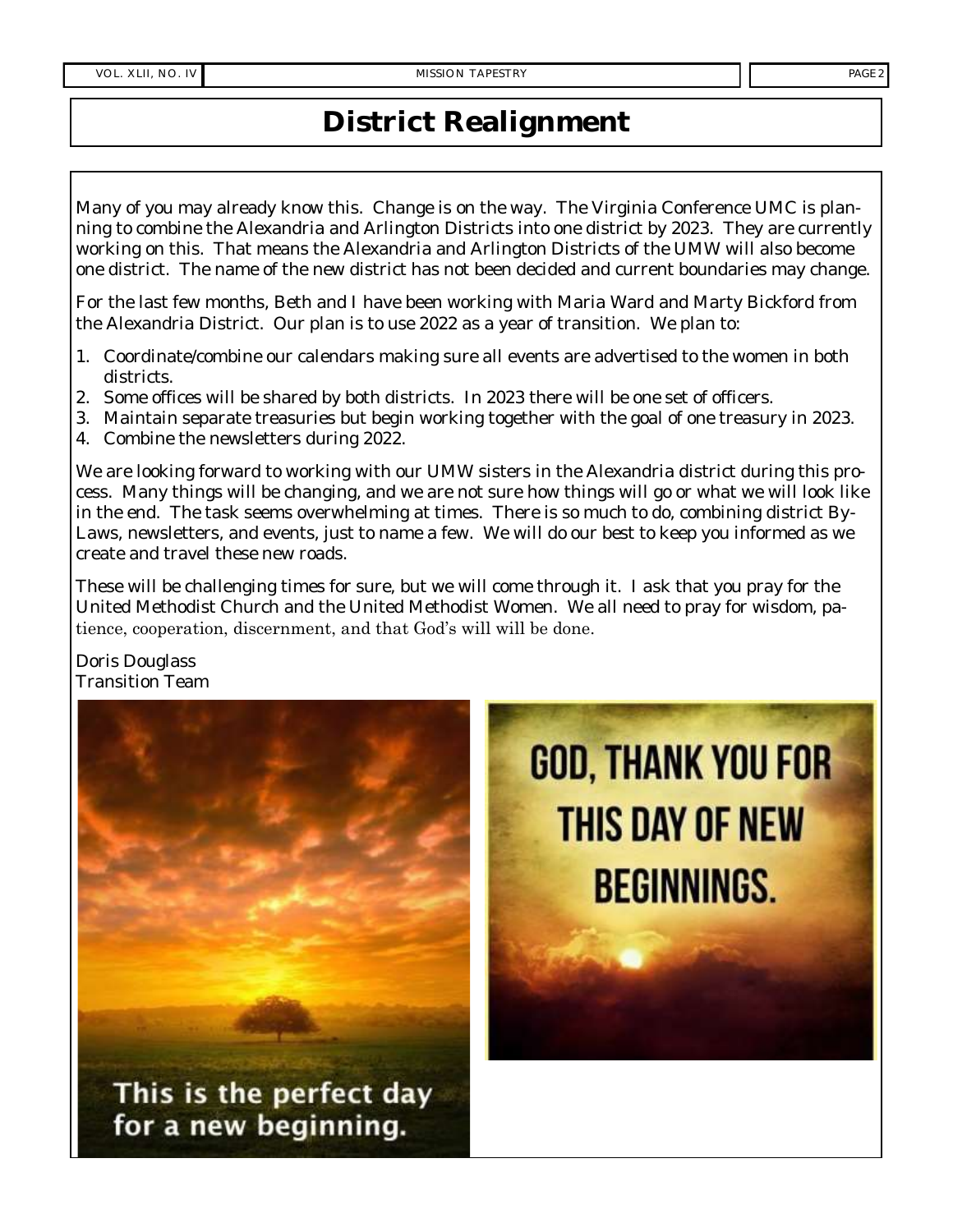## **Vice President Beth Meserve**

#### New Beginnings

As I prepare to take over the role of President of the Arlington District United Methodist Women, I have been reflecting on new beginnings. There is something about new beginnings that we love. Driving a new car, shopping for new clothes, the butterflies that come with a new relationship, buying a new home, the promise of a new year, or writing in a new journal. New things excite us. They motivate and inspire us to action of some sort. This allows us to grow, create, invent and adapt.

I believe that our excitement of new beginnings is instilled in us by God because of his promise to make all things new (Revelation 21:5). God talks a lot about new beginnings. In fact, the first three words of the Bible are, "In the beginning." David speaks of singing a new song of praise to the Lord (Psalm 40:3). Ezekiel says that God will renew our spirits (Ezekiel 11:19). Paul says that we have been made new by God and that we no longer have to live according to our old selves (Ephesians 4:22 –24). The author of Lamentations declared that God's mercies are new every morning (Lamentations 3:22–23). We love new beginnings! They allow us to marvel in joy of the Lord for what he is doing in and for those whom he has called by name.

Please pray for me as I begin this new journey. I have huge shoes to fill; Doris has done a marvelous job of leading us for the past 5 years. I am humbled to be following in her footsteps, and grateful that she has agreed to help me as I take on this leadership role. I hope each one of you will also work with me to make this next year a fruitful one for the Lord.

May we go forth together in praise for our Heavenly Father, and love for each other, both at home, in our communities, and around the world. God Bless each one of you.

God Bless You,

Beth Meserve Arlington District UMW Vice President 507 N. Brighton Ct. Sterling, VA 20164 [beth.meserve@gmail.com](mailto:beth.meserve@gmail.com) 703-404-0542

Just when the caterpillar thought the world was over... it became a butterfly.



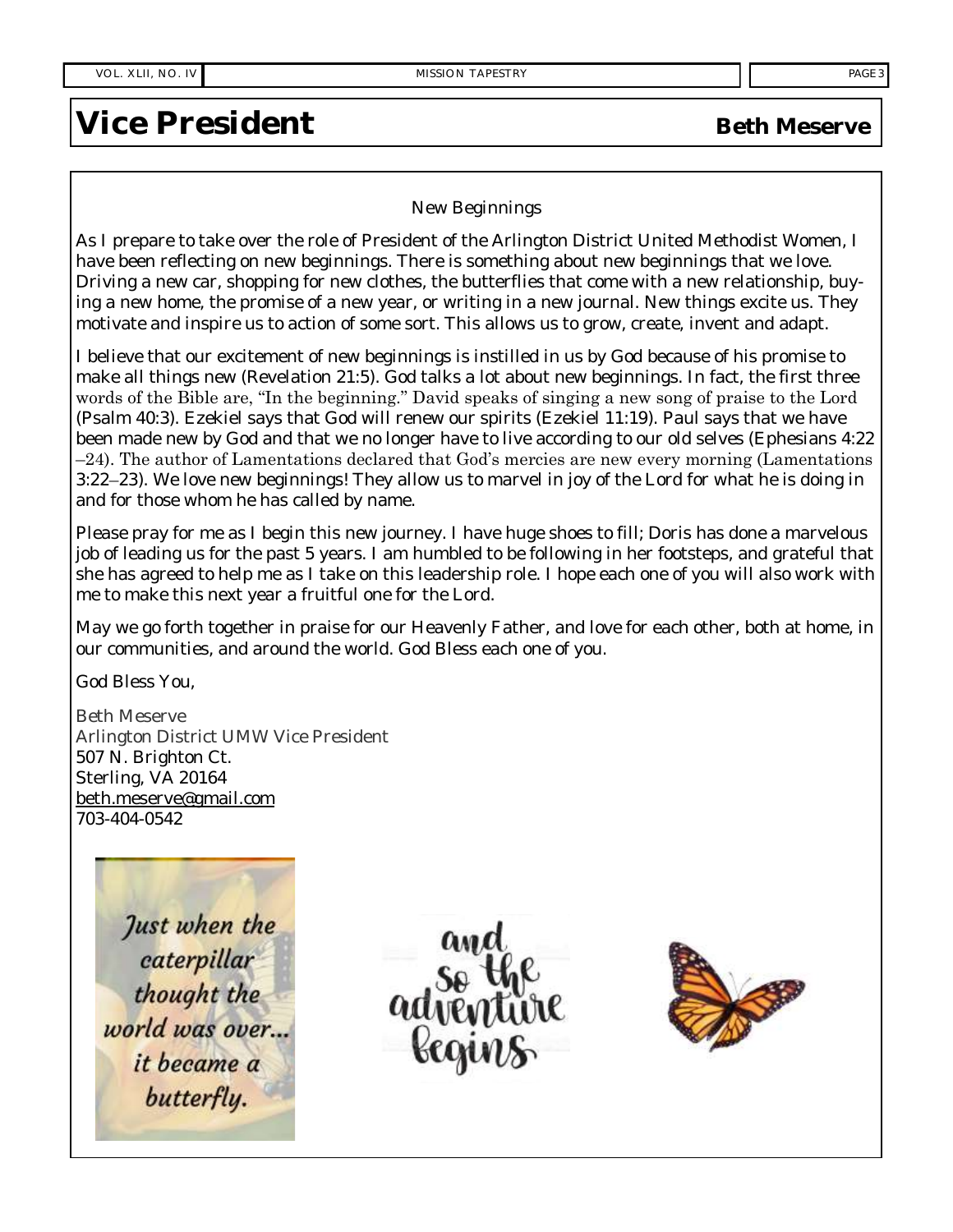### **Secretary Janet Keener**



*Dear UMW Sisters in Christ,*

*Faith •Hope •Love in Action*

What a beautiful autumn day! The sun is shining and the temperature is very comfortable! We cannot ask for anything more!

This is a time of old and new beginnings for us. The Virginia Conference is combining districts - two by two. The Arlington and the Alexandria District will become one district for the UMC. The Arlington and Alexandria United Methodist Women are combining as well - a New Beginning. Our Bi-District relationship is transitioning into one district with 2022 being our year of transition to be completed by 2023.

Meanwhile, for some of us, we have served the Arlington District UMW Team at least eight years; we reached the max! We move on to New Beginnings. My goal is to move forward with my UMW unit and evolve to bring our ladies together for some in-person activities and still do ZOOM events to maintain all relationships. Changing does not mean losing; changing allows us to explore opportunities to reflect and grow with New Beginnings.

I look forward to seeing and being with you soon. Remember to mark your calendar for our *Mini-Mission Event on Saturday, November 13, 2021*!

*In Christian Love, Janet* janet keener@cox.net

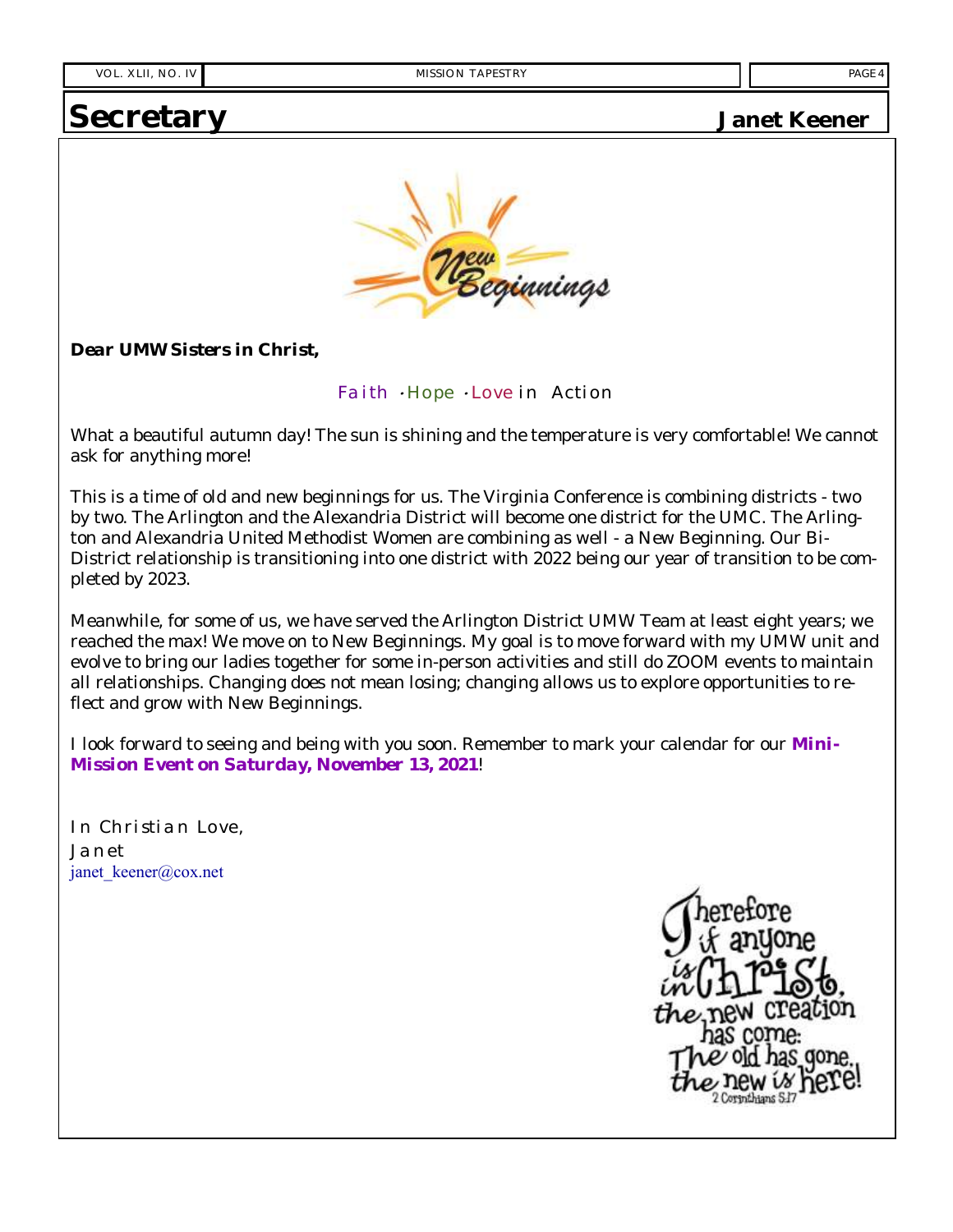VOL. XLII, NO. IV PAGE 5 PAGE 5 PAGE 5 PAGE 5 PAGE 5 PAGE 5 PAGE 5 PAGE 5 PAGE 5 PAGE 5 PAGE 5 PAGE 5 PAGE 5 P

### **Treasurer Debby Fairweather**

It's hard to believe that we are in the 4th quarter of the year already. Currently our Mission Giving for Arlington District, which includes our Pledge to Mission, Rainbow Giving, and Candle Burning, stands at slightly over \$14,000. This means in order to reach our District's Mission Giving pledge for this year of \$20,000, we need to raise an additional \$6,000 during the 4th quarter. I know many units are still not meeting in person or at all, but to paraphrase our Virginia Conference President, Nancy Walsh, from a recent meeting of the Virginia Districts treasurers, there are still women and children in the world that need our support. It is never too late to send me a Pledge to Mission or become a Rainbow Giver and honor someone special.

The approved Arlington District budget for 2022 keeps expenses in line with 2021 with an addition of an Honorarium for the Bi- District Meeting speaker. Our Mission Giving for 2022 has been lowered to \$18,000 until we see how COVID-19 and its aftereffects play out. Start thinking about what your unit will be able to give in 2022 towards that goal.

Most UMW districts across the state are facing the same issues we are. With no in person meetings, we are not collecting the offering dollars we once did at those meetings. To address this, our Virginia Conference treasurer and some of the district treasurers are exploring on-line giving at UMW events.

As always, if you have any questions about the budget or giving, contact me at [RDFairweather@verizon.net](mailto:RDFairweather@verizon.net) or 703-237-9324.

Debby Fairweather Arlington District Treasurer

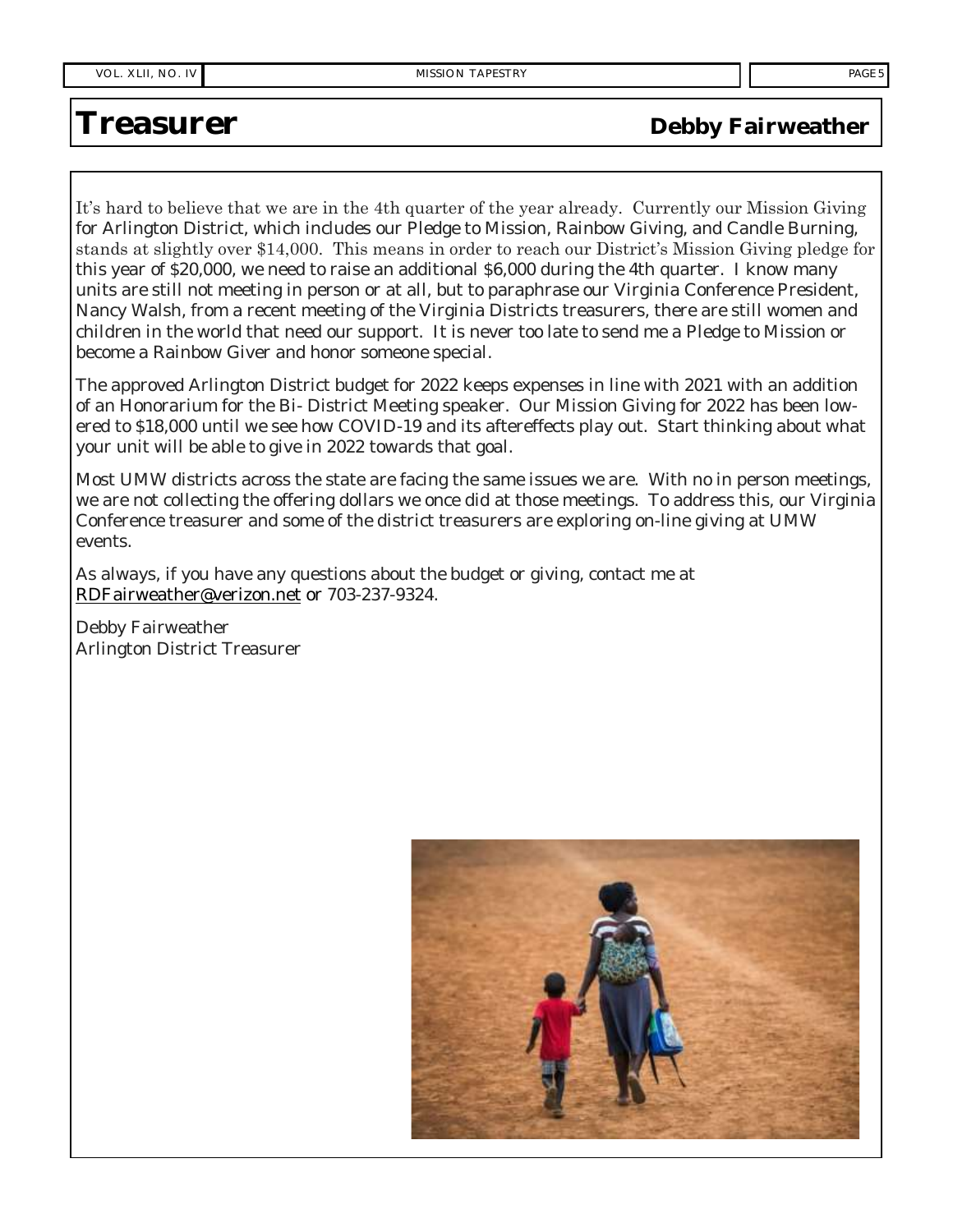VOL. XLII, NO. IV PAGE 6

## **Treasurer Debby Fairweather**

| <b>VIRGINIA CONFERENCE UMW RAINBOW WOMAN</b>                                                                                                                                                                                                                                                                                                                                         |  |  |  |
|--------------------------------------------------------------------------------------------------------------------------------------------------------------------------------------------------------------------------------------------------------------------------------------------------------------------------------------------------------------------------------------|--|--|--|
| Yes, YOU can become a RAINBOW WOMAN!<br>Have you thought about you personally giving to all five channels of giving?                                                                                                                                                                                                                                                                 |  |  |  |
| A Rainbow Women gives to all five channels of giving:<br>\$40 to give someone special a Special Mission Recognition Pin<br>\$5 Pledge to Mission<br>\$5 Gift to Mission<br>\$5 Special Recognition in Memory<br>\$5 World Thank Offering<br>\$60 Total                                                                                                                               |  |  |  |
| Your \$60 RAINBOW WOMAN offering must specify that you are giving to the above five channels and designate who you<br>want your pin to go to, who your Gift in Memory is for and that you are giving that \$60 for a Rainbow Woman. If you simply<br>give \$60 to your unit treasurer, you will not be a Rainbow Woman. You must designate that it is for Rainbow Woman giv-<br>ing. |  |  |  |
| 1. Special Mission Recognition Pin in ___Honor or ___Memory of:                                                                                                                                                                                                                                                                                                                      |  |  |  |
| (Please check appropriate box) (Name of person being honored or memorialized)<br>Send pin to: (Name)                                                                                                                                                                                                                                                                                 |  |  |  |
| (Address) <b>Example 20</b> (Address)                                                                                                                                                                                                                                                                                                                                                |  |  |  |
| 2. Pledge to Mission                                                                                                                                                                                                                                                                                                                                                                 |  |  |  |
| 3. Gift to Mission Card – Which card to send?                                                                                                                                                                                                                                                                                                                                        |  |  |  |
| (Thank You, Baby, Birthday, In the Service of Christ, etc.)<br>Send card to: (Name)                                                                                                                                                                                                                                                                                                  |  |  |  |
| (Address)                                                                                                                                                                                                                                                                                                                                                                            |  |  |  |
| 4. Gift in Memory: In Memory of:                                                                                                                                                                                                                                                                                                                                                     |  |  |  |
| (Name of person in whose memory the gift is made)<br>Send card to: (Name)                                                                                                                                                                                                                                                                                                            |  |  |  |
| (Address)                                                                                                                                                                                                                                                                                                                                                                            |  |  |  |
| 5. World Thank Offering<br>Given by (Rainbow Woman's Name)                                                                                                                                                                                                                                                                                                                           |  |  |  |
| City, State, Zip: 2008. External contract of the City, State, Zip: 2008. The City of the City of the City of the City of the City of the City of the City of the City of the City of the City of the City of the City of the C                                                                                                                                                       |  |  |  |
| All components must be submitted to your Unit Treasurer at one time. We suggest that this Rainbow Woman gift be given<br>in addition to your regular pledge to mission.                                                                                                                                                                                                              |  |  |  |
| If you have any questions about becoming a Rainbow Woman, please contact:<br>District Treasurer: Debby Fairweather, 4931 North 29th Street, Arlington, VA 22207<br>Email: RDFairweather@verizon.net Phone: 703-237-9324                                                                                                                                                              |  |  |  |
|                                                                                                                                                                                                                                                                                                                                                                                      |  |  |  |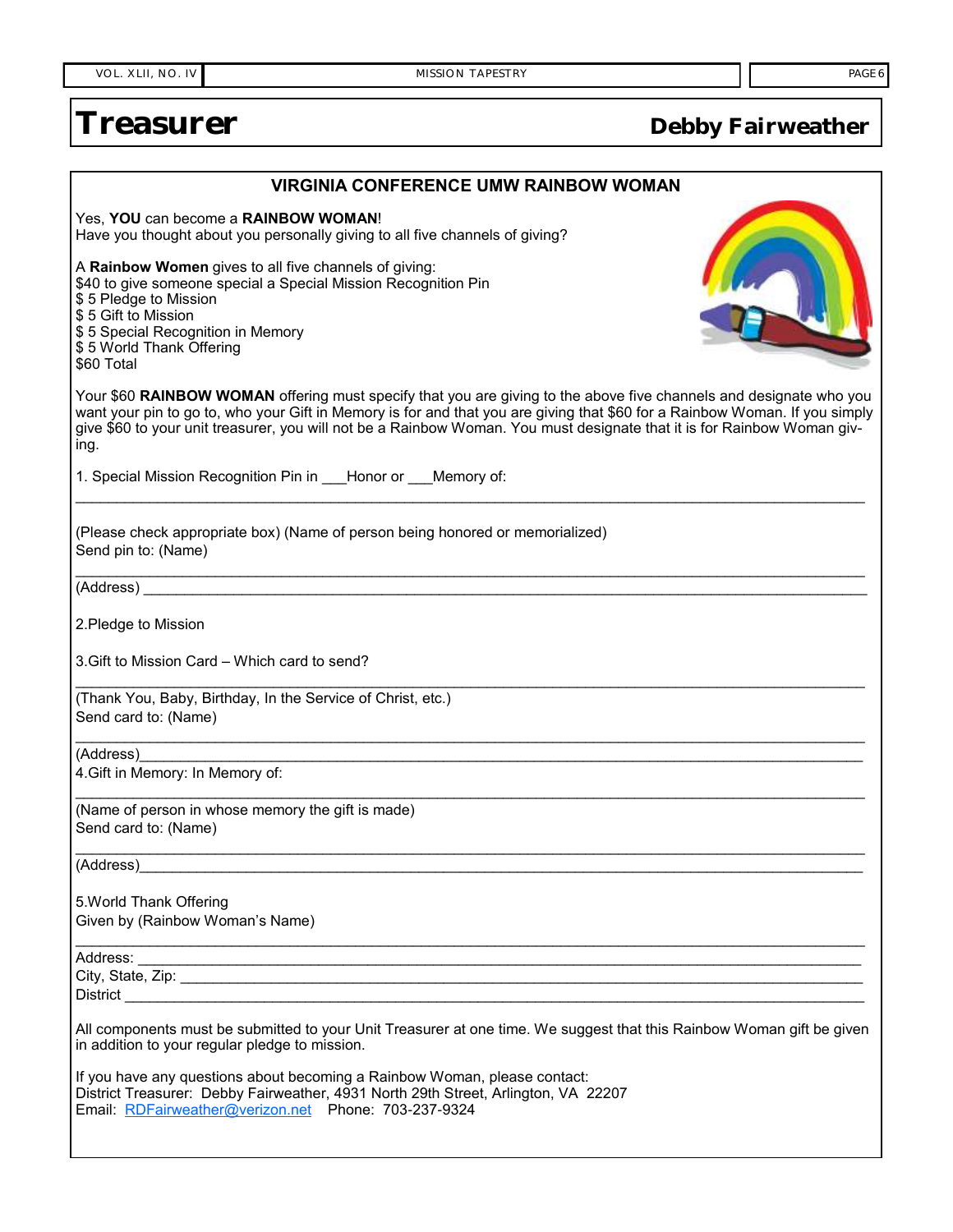### **Social Action Cheryl Moore**

#### **Listen…Learn…Change**

Last summer I was taking a walk on a street I hadn't walked on before. I always like to look at yard signs; you can learn a lot about the residents of a house that way. One sign stopped me in my tracks. It was simple, only three words -- listen, learn, change – with a graphic of three sets of hands – black, brown, and white – holding up the classic two-finger sign for "Peace."

That sign has stuck with me for several months now, and I thought of it when I sat down to write this column. It seems like a good definition for social action, doesn't it?

For more than 150 years, United Methodist Women have been working to change legislations, systems, structures, and practices that are unjust and oppressive. The work can seem daunting, but I truly believe that each one of us can find some way to engage in social action. I encourage all of us in the Arlington District to identify something in our community, state or world that needs to change – then follow the steps:

- **Listen** for and read about issues that affect the most vulnerable among us. In addition to the mainstream media, you can find current news on the UMW ([https://](https://www.unitedmethodistwomen.org/press-releases) [www.unitedmethodistwomen.org/press-releases\)](https://www.unitedmethodistwomen.org/press-releases) and Virginia Interfaith Center for Public Policy ([https://www.virginiainterfaithcenter.org/\)](https://www.virginiainterfaithcenter.org/) websites.
- **Learn** from books in the UMW reading program, UMW mission studies ([https://www.unitedmethodistwomen.org/mission-studies\),](https://www.unitedmethodistwomen.org/mission-studies) "Faith Talks" podcasts ([https://www.unitedmethodistwomen.org/faithtalks\),](https://www.unitedmethodistwomen.org/faithtalks) and UMW social action resources ([https://www.unitedmethodistwomen.org/social-action-member-resources\)](https://www.unitedmethodistwomen.org/social-action-member-resources).
- Raise your voice to call for **Change**. Advocate for local and national legislation that promotes and protects equity and justice. Use your influence in your family, church, and community to demand that everyone is treated with dignity and respect. Partner with UMW sisters around the world in the pursuit of hope, health, and peace for all of God's children.

This will be my last column as Social Action Coordinator for the Arlington District. I've enjoyed working with the District team and learning more about social action priorities of the Virginia Annual Conference and National United Methodist Women. I'm sorry that Covid-19 got in the way of my getting to know many of you personally, but I look forward to seeing you at our upcoming meetings on Zoom, and, hopefully, in person one day in the future. May God's spirit be with you today and always as you seek to love God with all your heart, soul, and mind, and love your neighbor as yourself.

*"The Spirit of the Lord is upon me, because God has anointed me to bring good news to the poor. God has sent me to proclaim release to the captives and recovery of sight to the blind, to let the oppressed go free, to proclaim the year of the Lord's favor." (Luke 4:18-19)*

Cheryl Moore, Social Action [cherylwaitmoore@gmail.com](mailto:cherylwaitmoore@gmail.com) 703-981-9879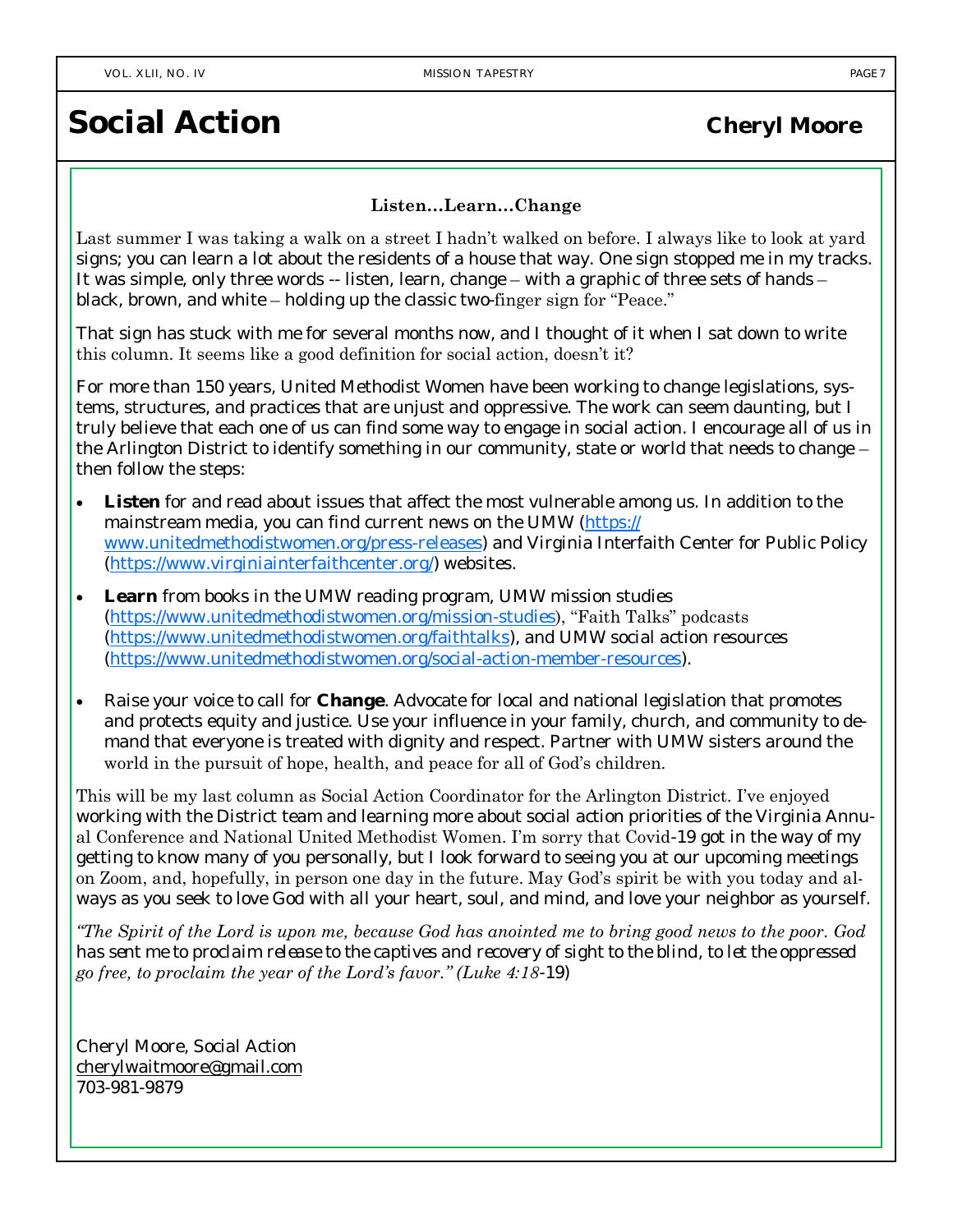### **Education & Interpretation**

#### Shanel's Story: A Return to School

by Flory Emma Atieno

Shanel has good reason to smile: she's back at school and learning life skills through Operation Hope.

Shanel is a 13-year old girl at a primary school in Nairobi. Fourth born among five children, her family lives in Kayole, where her father supports the family through menial jobs and her mother supports the family by selling fish in the marketplace. Fishmongering is an upgrade from her previous neighbourhood laundry job. Shanel's mother credits United Methodist Women with the positive turn of events in their lives.

Previously, Shanel would go to bed hungry. She lacked the basic necessities of life including a school lunch or a sanitary pad. In school, she and her siblings were often laughed at by their peers, who jeered at them for their extreme poverty. The smile on her face did not reveal the hard times she was facing.

When the COVID-19 pandemic hit in Kenya in 2020, Shanel and her siblings were forced to stay home from school. They only survived by doing menial jobs for their neighbours who would give them a bit of food in exchange for a day's work.

When the government reopened schools, with the necessary restrictions in place, her mother decided to send only the eldest child to school as she could not afford to send them all. Shanel stayed home, hoping and praying that things would be better for the family. Her clothes were worn and she began to look haggard.

However, the situation changed for the family when her mother benefitted from a loan funded by United Methodist Women through the Operation Hope Socio–Economic Empowerment for the Vulnerable (SEEV) program, also called the Vulnerable Response Project (VRP). This program addresses the economic empowerment of women living with HIV/AIDS; the project encourages business development, education and the mentoring of recipients.

#### New Skills

One of sixty beneficiaries of the loan, Shanel's mother was able to stop washing clothes for others and open her fish business which proved profitable. Her mother paid Shanel's tuition, bought food stuff and other necessities, including personal hygiene items.

Shanel returned to school! At this time, Operation Hope continues to provide life skills support for beneficiaries of the program and their families, such as Shanel and her mother.

Shanel told her counsellor, "Many of my friends wanted me to join groups that could improve my social standing. Such groups include befriending men who had money and therefore would pay many of my costs and keep me comfortable. Had it not been for the training I had received in life skills, I would have succumbed to peer pressure and would have left school."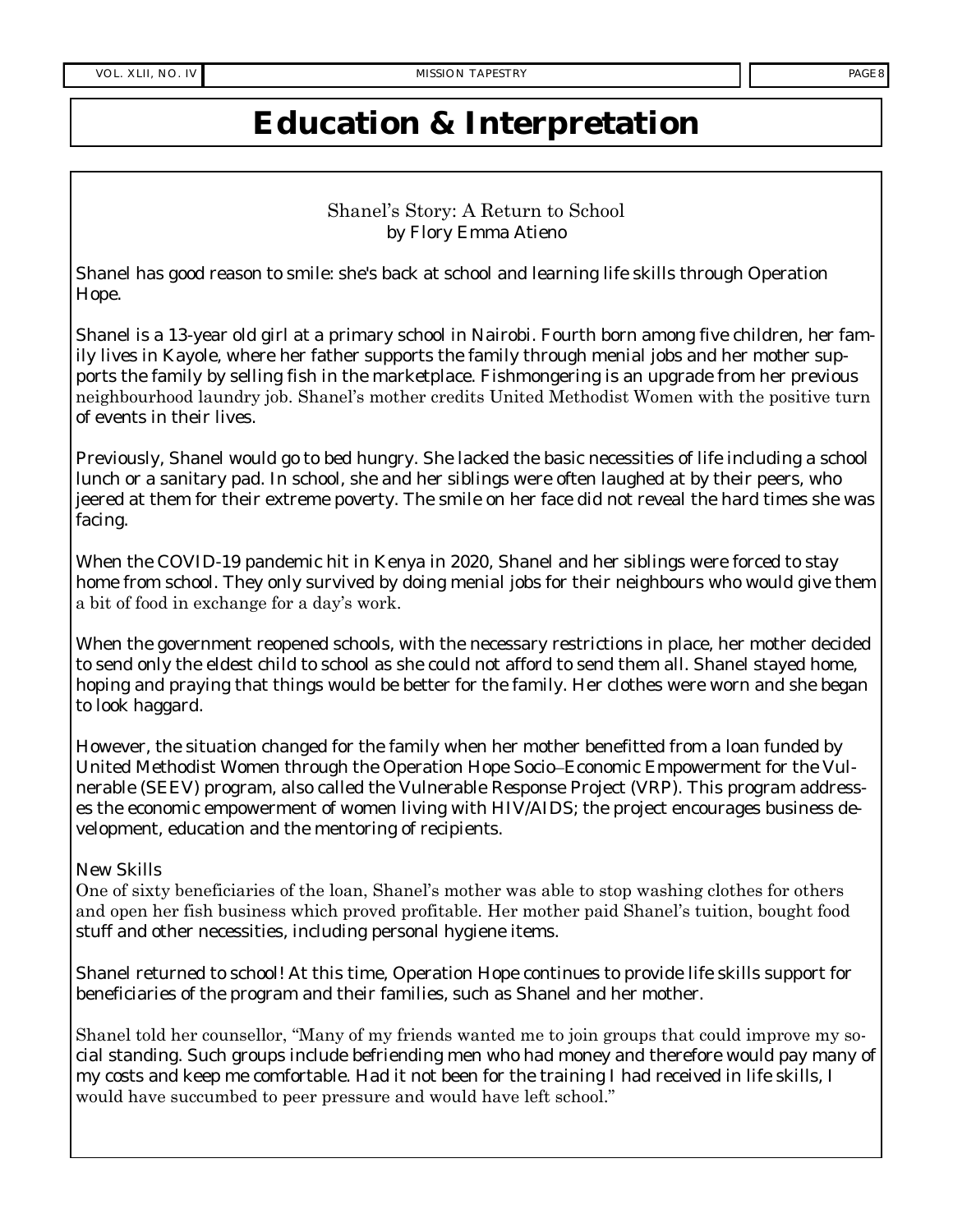### **Education & Interpretation**

The support from United Methodist Women for this COVID-19 grant has gone a long way to keep Shanel in school and at the same time, build her self-esteem. Today, Shanel does not see herself as so alone but feels a part of Operation Hope, a place of hope in the marginalized and informal settlements of Nairobi. She and her family thank United Methodist Women.

With Regional Missionary Elmira Sellu, Flory L. Atieno co-founded and leads the United Methodist Women-funded Operation Hope in Nairobi, Kenya.

United Methodist Women Economic Development Initiative (EDI) creates economic opportunities even in the most vulnerable rural communities. The seed grants support women entrepreneurs to start and run viable small enterprises, agribusinesses and income-generating activities. The opportunities that these small grants create for women, their families and communities are powerful catalysts, especially during COVID-19 when the economic situation is becoming more and more insecure.

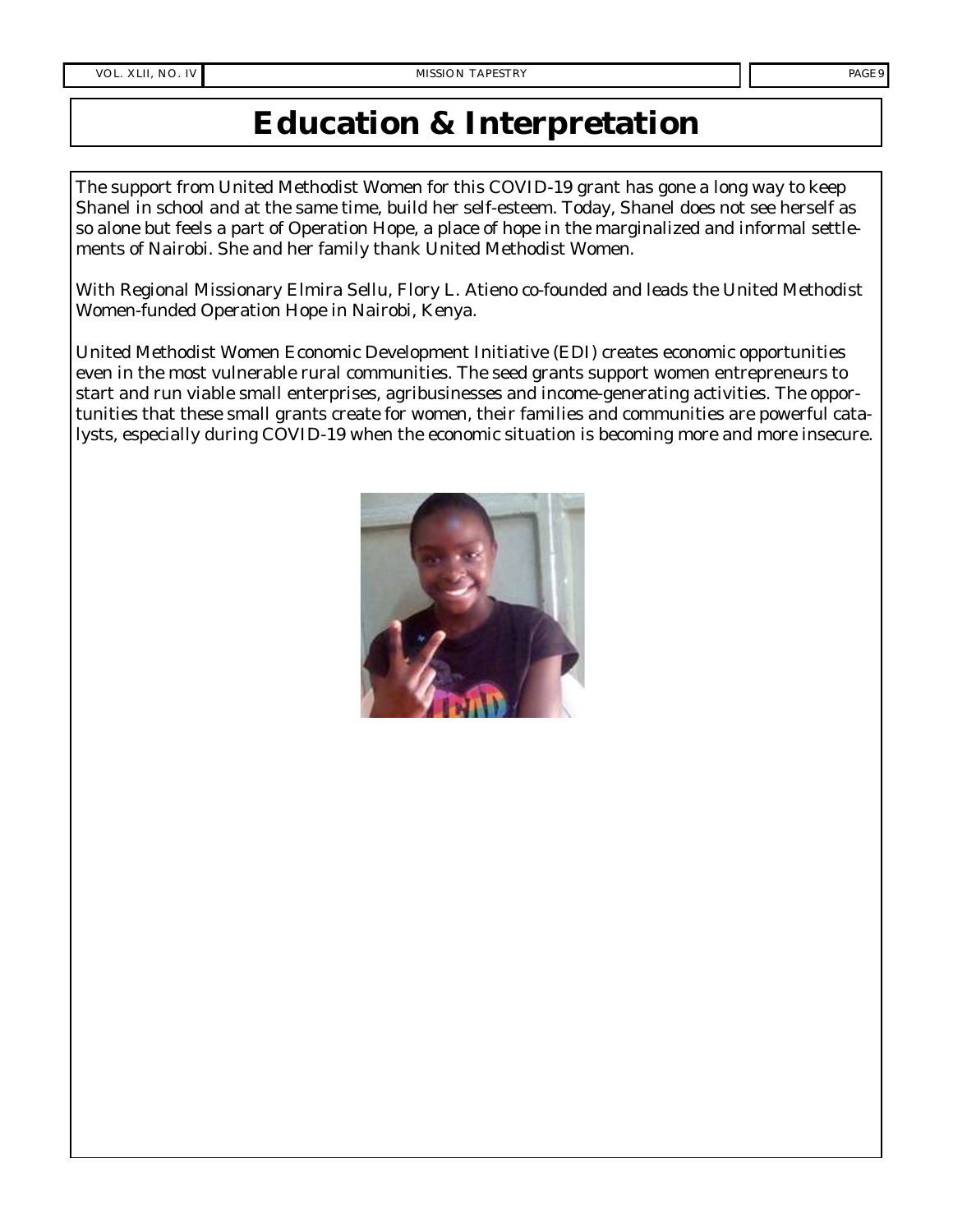**Arlington District UMW Mini-Mission Encounter** Saturday, November 13, 9:30 a.m. via zoom

Our speaker will be Darlene Runaldue.

Darlene was the Mission Encounter Dean for 2021.

She is the Next Generation Ministries Director at Wesley UMC in Vienna.

She will be speaking to us about what called her to Mission and some of the mission trips she has been on.



Register in advance for this meeting:

[https://us02web.zoom.us/meeting/register/tZAvc-CurzoiEtX6jdbGdbN1TIh\\_Dpw8BySs](https://us02web.zoom.us/meeting/register/tZAvc-CurzoiEtX6jdbGdbN1TIh_Dpw8BySs)

After registering, you will receive a confirmation email containing information about joining the meeting.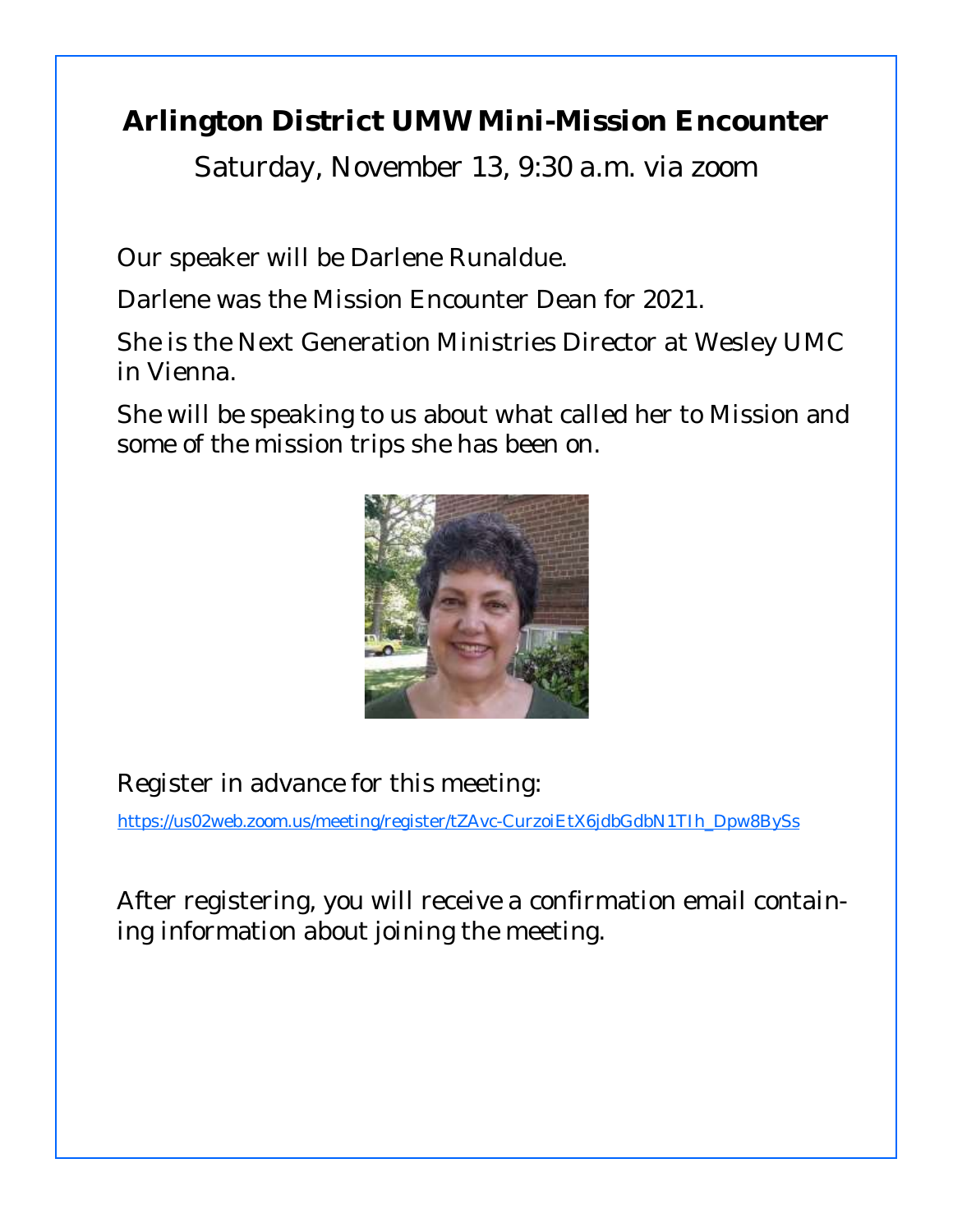

# **Arlington District United Methodist Women 2021 Calendar**

| <b>PURPOSE</b>                                                                                      | Event                                                 | Date                             |
|-----------------------------------------------------------------------------------------------------|-------------------------------------------------------|----------------------------------|
| of the United<br>Methodist Women                                                                    | Arlington District Mini-Mission Encounter-via<br>zoom | Nov. 13<br>9:30 a.m.             |
| <b>UNITED</b><br>METHODIST<br><b>WOMEN</b><br>shall be a<br>community of                            | Arlington District UMW District Day @ tbd             | Jan. 29, 2022<br>9:30 a.m.       |
| women whose<br>PURPOSE is to<br>know GOD and<br>to experience<br>FREEDOM as<br>whole persons        |                                                       |                                  |
| through<br>JESUS CHRIST;<br>to develop a<br>creative,<br>supportive<br>FELLOWSHIP;<br>and to expand |                                                       |                                  |
| CONCEPTS OF<br><b>MISSION</b><br>through<br>participation<br>in the global<br>ministries of         |                                                       | <b>OUR JOURNEY TO GOD</b>        |
| the church.                                                                                         |                                                       | Program<br>Resource<br>2021-2022 |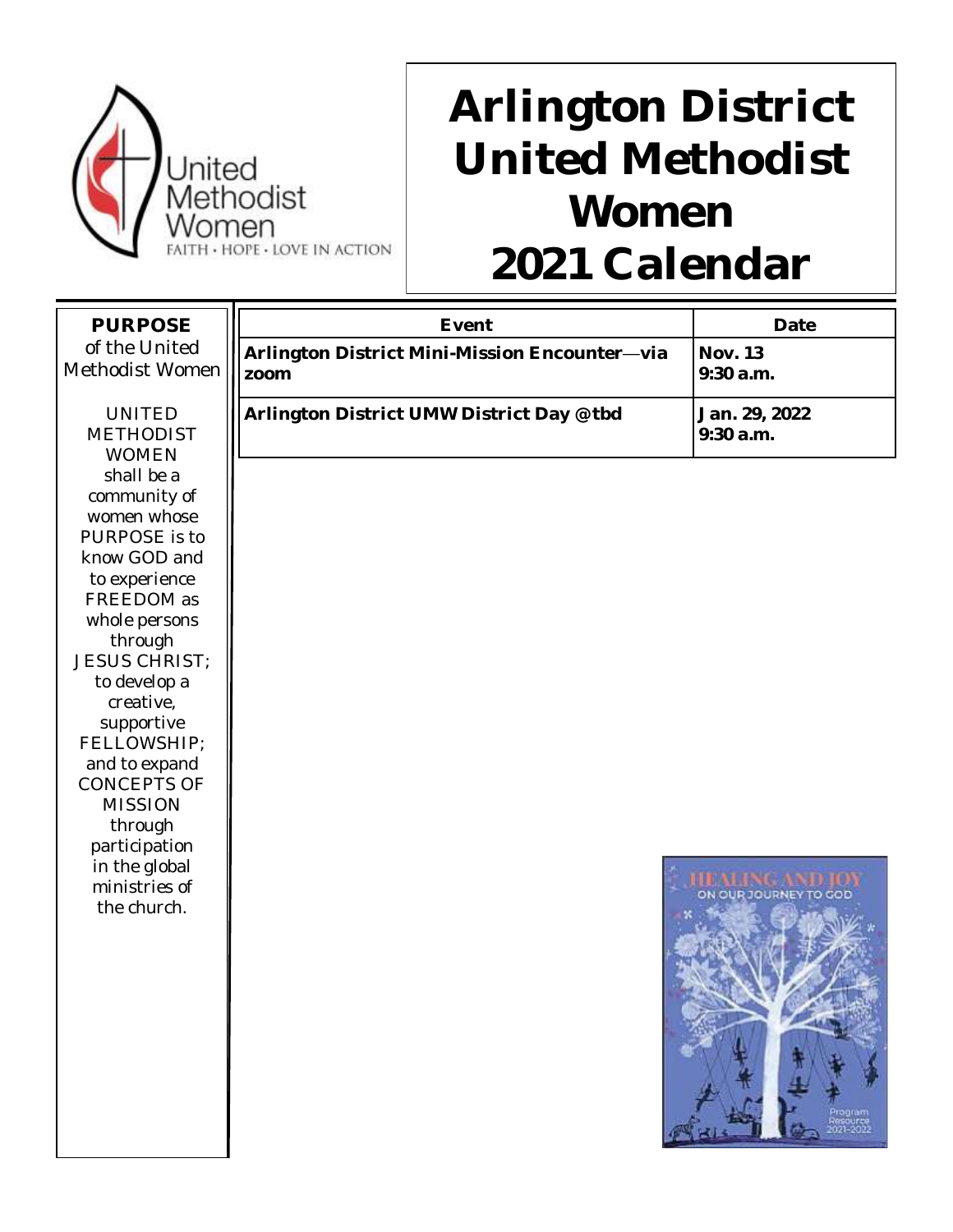### **Arlington District United Methodist Women Officers for 2021**

#### **ELECTED OFFICERS**

President

Doris Douglass 7213 Vellex Lane Annandale, VA 22003 703-642-0661 DorisDouglass@msn.com

Vice President

Beth Meserve 507 N. Brighton Ct. Sterling, VA 20164-3919 703-404-0542 [beth.meserve@gmail.com](mailto:beth.meserve@gmail.com)

#### **Secretary**

Janet Keener 1803 Midlothian Court Vienna, VA 22182-3428 703-281-7685 Janet\_Keener@cox.net

#### Treasurer

Debby Fairweather 4931 N. 29th Street Arlington, VA 22207 703-237-9324 rdfairweather@verizon.net

**MISSION COORDINATORS** Education and Interpretation

*Vacant*

Membership Nurture and Outreach

*Vacant*

#### Social Action

Cheryl Moore 6008 19th St N Arlington, VA 22205 703-237-9481 cherylwaitmoore@gmail.com

Spiritual Growth

Dana Connor 39400 Buchannon Gap Aldie, VA 20105 571-926-2800 office@aldieumc.org, dana@siblingtunes.com

#### Secretary for Program Resources

Phyllis Kirkman 8234 Winder St Vienna, VA 22180-6962 703-281-1305 umwspirit@gmail.com

#### **NOMINATIONS**

*Vacant*

#### **APPOINTED OFFICERS**

#### Communications/Editor of the *Tapestry*

Frances Ellis 2933 Fox Mill Road Oak Hill, VA 20171 703-476-1127 FWEllis@aol.com or ArlingtonDistrictUMW@gmail.com



For general information about Arlington District UMW, e-mail [arlingtondistrictumw@gmail.com](mailto:arlingtondistrictumw@gmail.com)